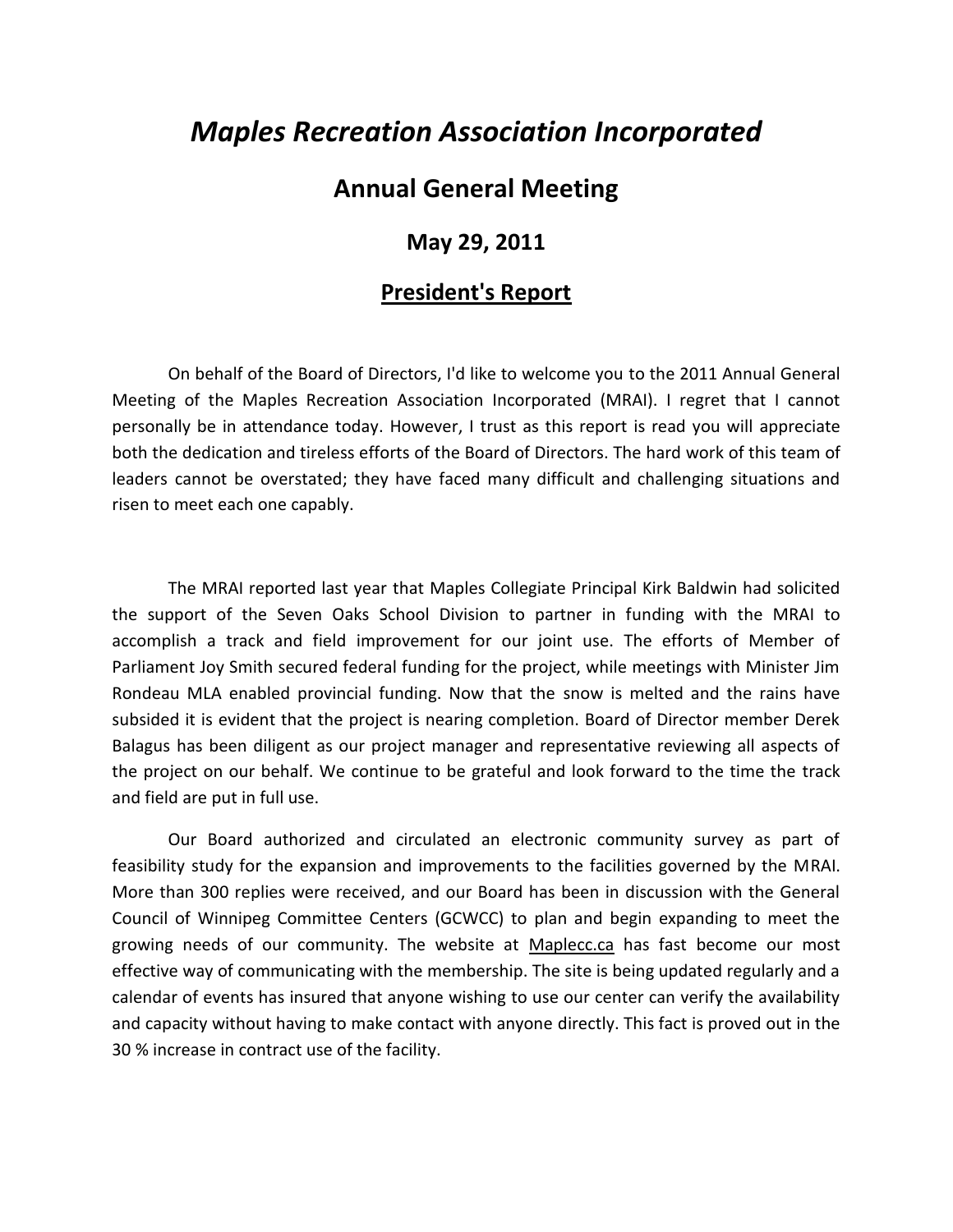The MRAI again contracted the expertise of Tom Barak has our marketing and fundraising agent. Tom continued to solicit corporate sponsorships in the way of advertising revenues, and public funding by lobbying all three levels of government for grant money. The result of his efforts include funding for significant improvements to the Elwick Community Centre site outdoor basketball and tennis courts; funding for roadside sign at the center; funding for bathroom and lighting renovations; funding for a daytime club supervisor for the summer months; a grant from the Royal Bank of Canada for cricket batting cages at the Elwick site, and many other negotiations for sources of revenue.

Our KidsPro series of camps continues to be an innovative and popular event which we intend to grow upon. The overwhelming interest in the baseball camp with the Winnipeg Goldeyes, resulted in turning away many youth due to size restrictions. Our basketball camp took place with the Minnesota Timberwolves Pro basketball team in Minneapolis Minnesota. We are grateful to Tom Barak,Lisa Jitoboh, and DericBalagus for their leadership in this unique and exciting opportunity for our community's kids.

Unfortunately, our Bingo program had been suspended this year pending the discovery of new bondable volunteers and a business plan to make it a profitable undertaking.

Our Association, however, has enhanced senior programming by partnering with the Seven Oaks Senior Links (SOSL) to provide expanded free activities at center. This program precipitates the need for greater accessibility to and dedicated space for the many seniors attending our center.

From time to time, groups such as the Board of Directors groom and promote leaders from within one organization to a position of leadership with greater scope in another. Such is the case for our Cricket Director, Derek Debee, who was elected as a City of Winnipeg School Trustee. We hope in his continued success.

I am especially pleased that our board has always sought to encourage and acknowledge the efforts of all of our volunteers and host an annual appreciation night. Five years ago, the inauguration of the Volunteer of the Year Award was deemed necessary to recognize the outstanding contribution of volunteers who excel in sacrificially giving of themselves for the benefit of others. This short but distinguished list of volunteers was intended to distinguish the highest standard of the spirit of volunteerism, and set an example for our peers. We continue to proudly recognize individuals whose time and talents have immensely benefited and improved the quality of programming and service at the MRAI. Inductees include Jamie Reyes, Adam Tocci, Dan Ricard and DericBalagus. On Friday evening, special acknowledgment was shown to Brian McGhee at our annual volunteer appreciation event, when he was inducted as our 2010-2011 outstanding Volunteerof the Year.Congratulations to Brian and his family, and